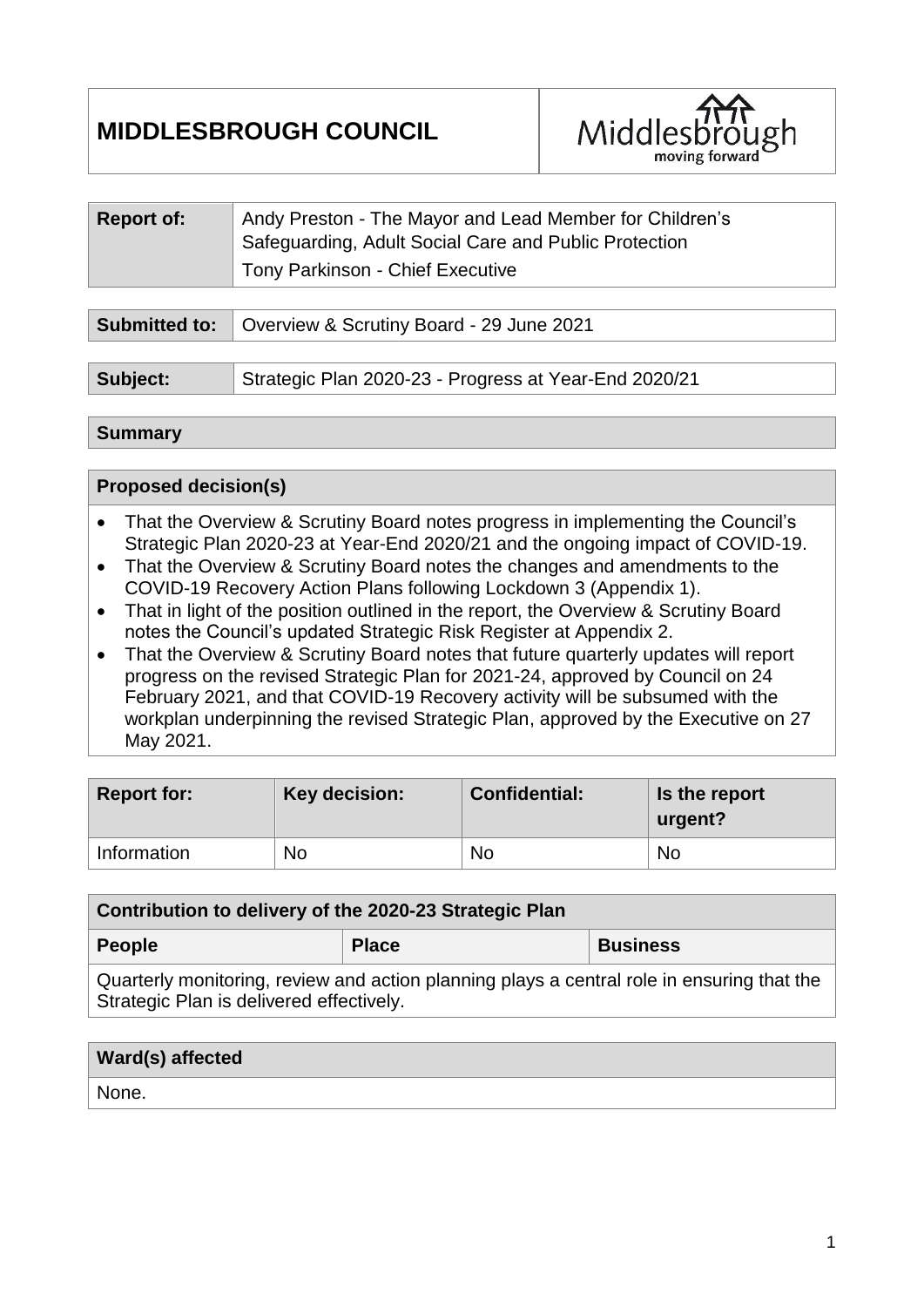### **What is the purpose of this report?**

- 1. This report advises the Overview & Scrutiny Board of progress against the 2020-23 Strategic Plan and COVID-19 Recovery Plan, and outlines strategic risks at Year-End 2020/21.
- 2. The Council refreshed its Strategic Plan during Quarter Four for the 2021-24 period to ensure that it remained current and reflective of major developments in the past year, in particular COVID-19 and the ongoing impact of Britain's exit from the European Union.
- 3. This therefore will be last progress update on the 20202-23 plan, with future quarterly reports updating on progress against the new plan for 2021-24.

### **Why does this report require a member decision?**

- 4. This report provides the necessary information to enable the Overview & Scrutiny Board to discharge its scrutiny responsibilities, setting out:
	- a progress update against the 2020-23 Strategic Plan, summarising the actual and likely future impact of the COVID-19 pandemic on the Council's strategic objectives, where they are known at this stage;
	- an update on the Council's Strategic Risk Register; and
	- actions that the Council has taken and plans to take to address the issues raised.
- 5. The 2020/21 financial outturns are presented separately to this meeting of the Overview & Scrutiny Board, and so not repeated here. Where performance has had a significant impact on finances this is highlighted in both reports.

### **Report Background**

### **COVID-19 Recovery Plan update**

- 6. At its meeting of 24 November 2020, Executive approved the Council's revised approach to COVID-19 Recovery and noted the updated Recovery metrics and measures, as a result of nationally imposed restrictions and the resulting impact on the local approach to Recovery.
- 7. Also agreed was the delegation of approval for minor amendments to in-quarter timescales against Recovery metrics and measure timescales via the Recovery Group, with any significant variation to approach or deliverables, to be reported to and seek approval via the quarterly Strategic Plan progress reports to Executive.
- 8. Following this approval, work was undertaken to ensure revised metrics were reflective of the longer-term considerations for Recovery. As such, a decision was taken by the Recovery Group on 7 January 2021 in-line with its delegated authority to pause all Recovery sub-group meetings and associated activities in the coming quarter, until the impact of national lockdown upon Middlesbrough was fully understood, at which point Recovery approaches and priorities will be revisited / revised, where appropriate and brought back to Executive for approval as part of the Year-End Strategic Plan progress report, as advised at its meeting of 16 February 2021.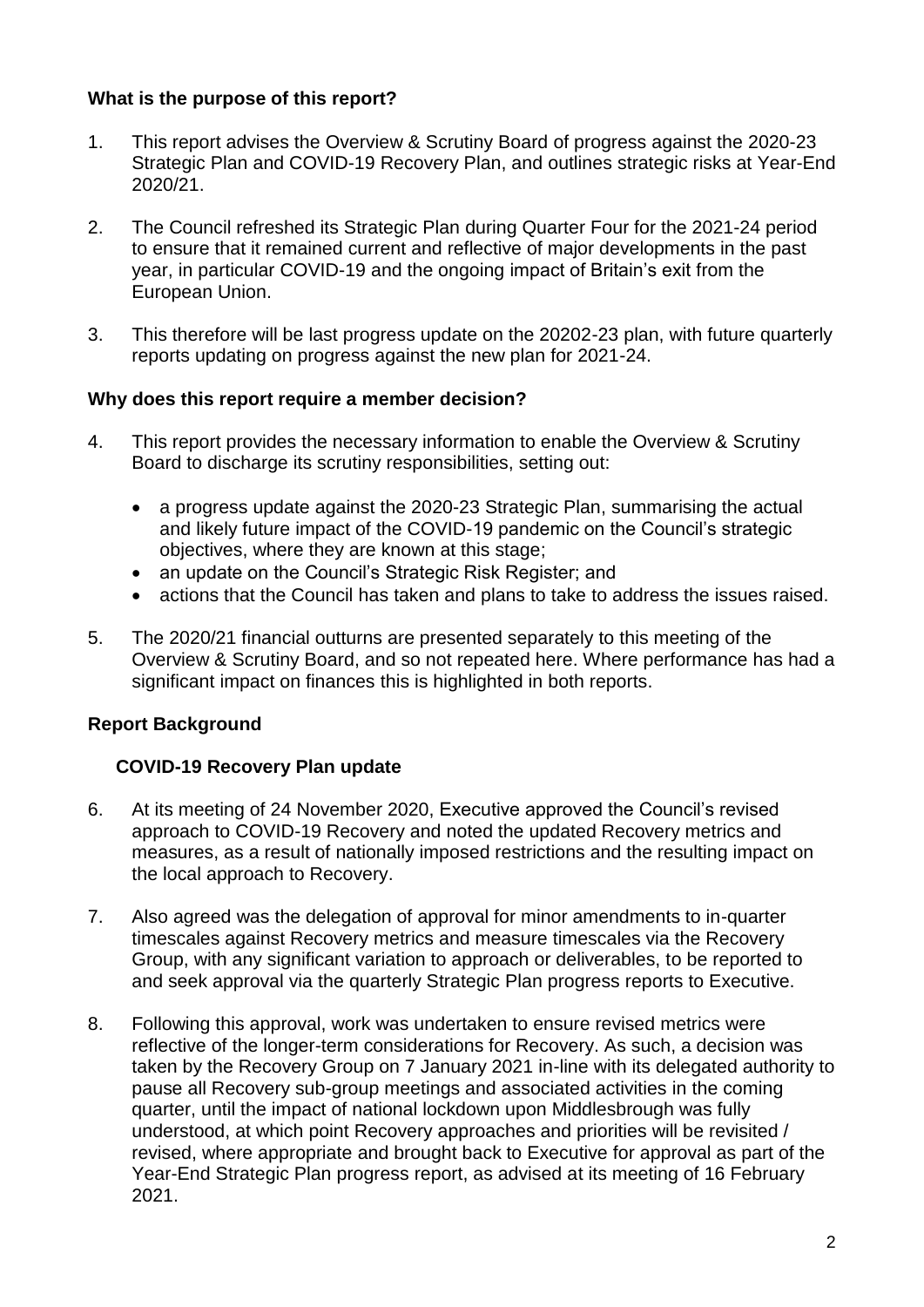9. The current overall Red RAG status of the plan reflects the previously approved pause in Recovery activities and the impact of Lockdown 3 and subsequent focus on related exit activities.

| <b>Strategic</b><br>Plan aim | Recovery workstream                    | <b>Headline</b><br>actions | G           | $\overline{A}$ | R        | <b>Current Q4</b><br><b>RAG</b> | <b>Proposed</b><br>change<br>control RAG |
|------------------------------|----------------------------------------|----------------------------|-------------|----------------|----------|---------------------------------|------------------------------------------|
|                              | Health and Wellbeing                   | 3                          | 3           | $\Omega$       | $\Omega$ | G                               | G                                        |
| People                       | Children's Care                        | 3                          | $\mathbf 0$ | $\Omega$       | 3        | R                               | G                                        |
|                              | <b>Adult Social Care</b>               | 4                          | 3           | 1              | $\Omega$ | A                               | G                                        |
|                              | <b>Education and Skills</b>            | 3                          | 2           | 1              | $\Omega$ | G                               | G                                        |
|                              | Environment and Infrastructure         | 3                          | 2           | $\Omega$       | 1        | R                               | G                                        |
| <b>Place</b>                 | Business, Economy and Town Centre      | 5                          | 4           | 1              | $\Omega$ | G                               | G                                        |
| <b>Business</b>              | <b>Council Services and Priorities</b> | 4                          | 1           | 2              | $\Omega$ | R                               | G                                        |
|                              | <b>Total</b>                           | 25                         | 15          | 3              | 7        | R                               | G                                        |

- 10. As such and following an assurance exercise against existing Recovery plans, a summary of proposed changes and amends are included at Appendix Two, which will see the overall Recovery RAG status shift to Green.
- 11. As one of the nine strategic priorities, going forward all associated Recovery works and activities will be subsumed within the Strategic Plan 2021-24 workplan approved by the Executive on 27 May 2021, and subject to the same governance process, with progress reported via quarterly Strategic Plan update reports to Executive and Overview and Scrutiny Board. As such as further update on progress will be included as part of the Quarter One Strategic Plan 2021-24 progress report and quarterly thereafter.

### **Progress against strategic priorities at Year-End 2020/21**

12. The following paragraphs set out in brief the key headlines at year-end relating to the Council's 2020-23 strategic priorities, including where available current estimates of the impact of COVID-19 and future plans.

## *<u>Cople</u>*

### *Tackling crime and anti-social behaviour head on (Mayoral priority)*

- 13. The impact of COVID-19 on crime and anti-social behaviour (ASB), both nationally and within Middlesbrough, remains significant.
- 14. At 46.2 incidents per 1,000, the combined recorded crime and ASB measure in Middlesbrough showed a 14% decrease at the end of Quarter Four 2020/21 from the end Quarter Three.
- 15. The rate at Quarter Four was also 7% below the rate for the same period in 2019/20, and 14% lower than 2018/19. The quarterly movement of crime and ASB rates since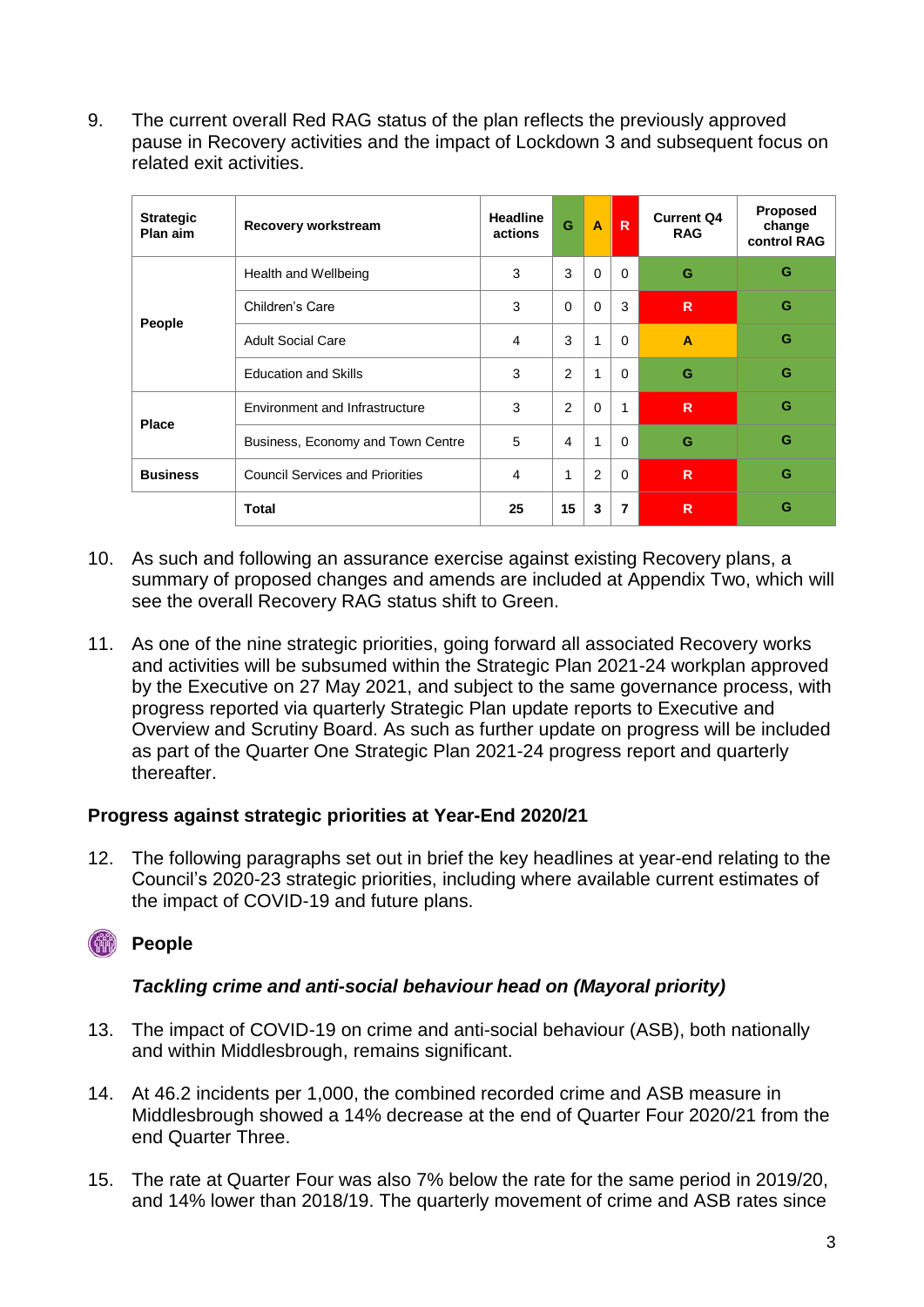the start of 2018/19 is shown in the graphic below, showing the fall in crime and rise in ASB (due to COVID-19 infractions) in the immediate lockdown periods in Quarter One and from Christmas at the end of Quarter Three, and throughout Quarter Four.



- 16. Six wards demonstrated an increased combined rate at Year-End, primarily driven by an increase in ASB, though for Kader and Marton East Crime is the key driver:
	- Kader increased by 39% / 36 incidents (following a reduction of 13% / 13 incidents in the previous quarter);
	- Marton East increased by 23% / 25 incidents (following a reduction of 8% / 10 incidents in the previous quarter);
	- Acklam increased by 17% / 19 incidents (following a reduction of 4% / 4 incidents in the previous quarter);
	- Trimdon increased by 15% / 12 incidents (following a reduction of 29% / 34 incidents in the previous quarter);
	- Brambles and Thorntree increased by 11% / 45 incidents (following a reduction of 27% / 162 incidents in the previous quarter); and
	- Ayresome increased by 4% / 8 incidents (following a reduction of 21% / 53 incidents in the previous quarter).
- 17. The Council continues to implement a range of actions to tackle crime and anti-social behaviour in the town in partnership with Cleveland Police and other agencies, with street wardens issuing 1,281 warnings and 303 Fixed Penalty Notices in total during 2020/21. January and February 2021 saw a crackdown on properties involved in drug dealing in Newport ward.
- 18. Concern about the potential longer term impact of COVID-19 on mental health and substance misuse has been well-reported nationally. The new commissioning model for complex needs launched in April 2021 and will seek to address these issues by improving outcomes for people with complex, multiple needs.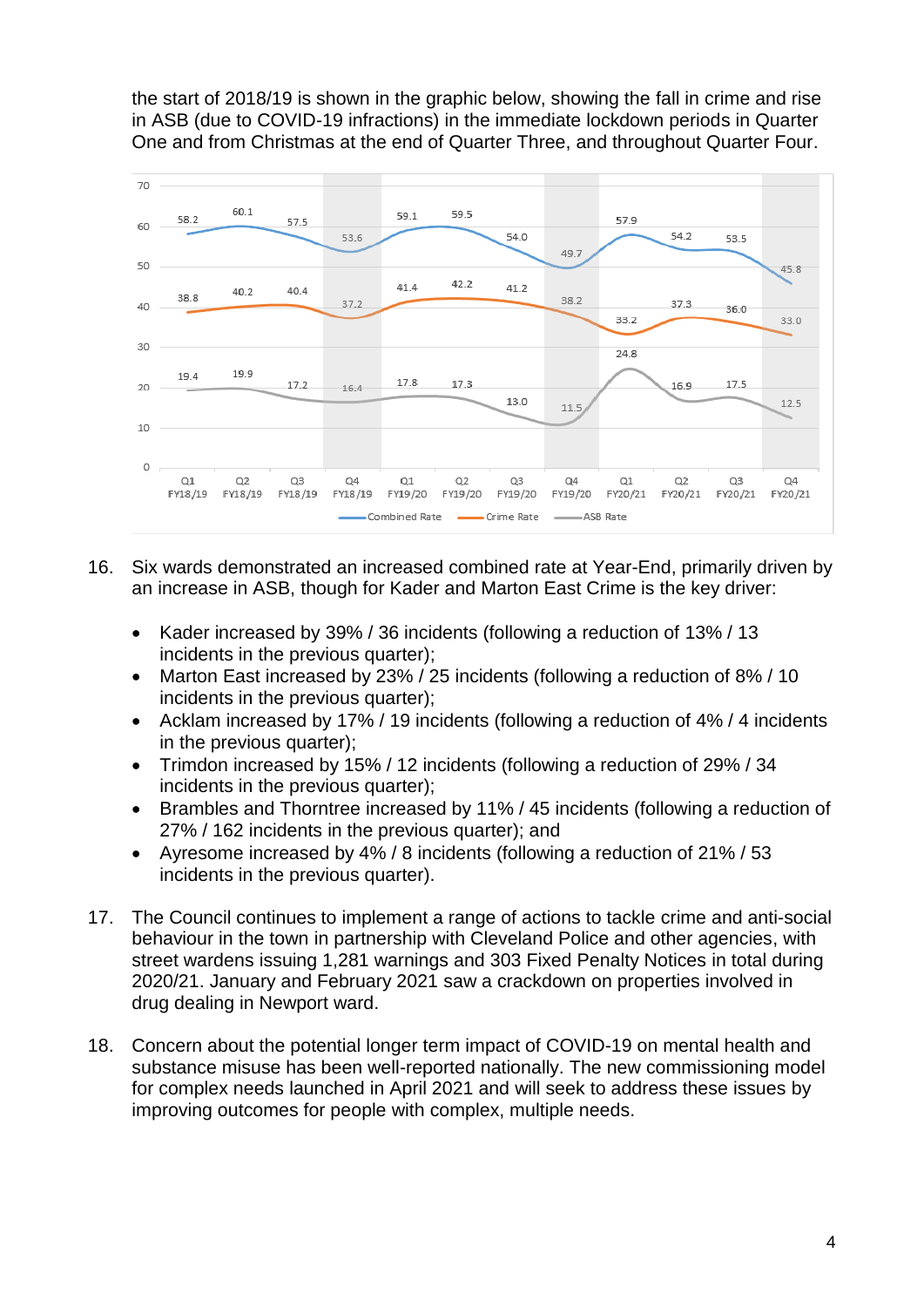### *Ensuring Middlesbrough has the very best schools (Mayoral priority)*

- 19. The DfE has announced that exams in 2021 will not go ahead as normal due to the ongoing pandemic. As in 2019/20, GCSEs, AS and A Levels will be awarded grades based on teacher assessment.
- 20. Outwood Academy Riverside, Middlesbrough's first new secondary school in a generation, moved into its temporary base at Russell Street during February 2021. Work on the school's permanent campus next to Middlesbrough College is due to start early next year, and it is now expected to open its doors in early 2024.
- 21. It is commonly acknowledged that months of lost time in school and longer-term changes to schooling arrangements are likely to have a significant detrimental effect on pupil attainment (particularly that of disadvantaged groups) in future years. The impact of COVID-19 on inequalities in educational outcomes continues to be a key focus of the Council's Recovery Plan.
- 22. During Quarter Four Middlesbrough pledged to be the first town or city in the UK to ensure every child will have access to an internet device to support their education. The Council will spend £350,000 on laptops and tablets to support more than 1,000 children.

#### *Ensuring our town is an absolute leader on environmental issues (Mayoral priority)*

- 23. In Quarter Four Middlesbrough was named a "Tree City of the World" by The Arbor Day Foundation and the Food and Agriculture Organisation of the United Nations in recognition of its commitment to urban forestry.
- 24. Household recycling is reported in arrears so the Year-End 2020/21 result will be reported at Quarter One 2021/22.

#### *Promoting the welfare of and protecting our children, young people and vulnerable adults / Transforming Children's Services*

25. The Child Protection (CP) Plan rate decreased from 192.1 per 10,000 at Quarter Three to 176.9 at Year-End, while the rate of children looked after (CLA) by the Council decreased from 190.6 per 10,000 at Quarter Three to 171.7 (as shown in the graphs below). While the decrease in the rate of both CP and CLA within Middlesbrough is positive, and CLA has fallen below our rate at the end of March 2020, both rates continue to be the highest in the North East when compared to latest published figures.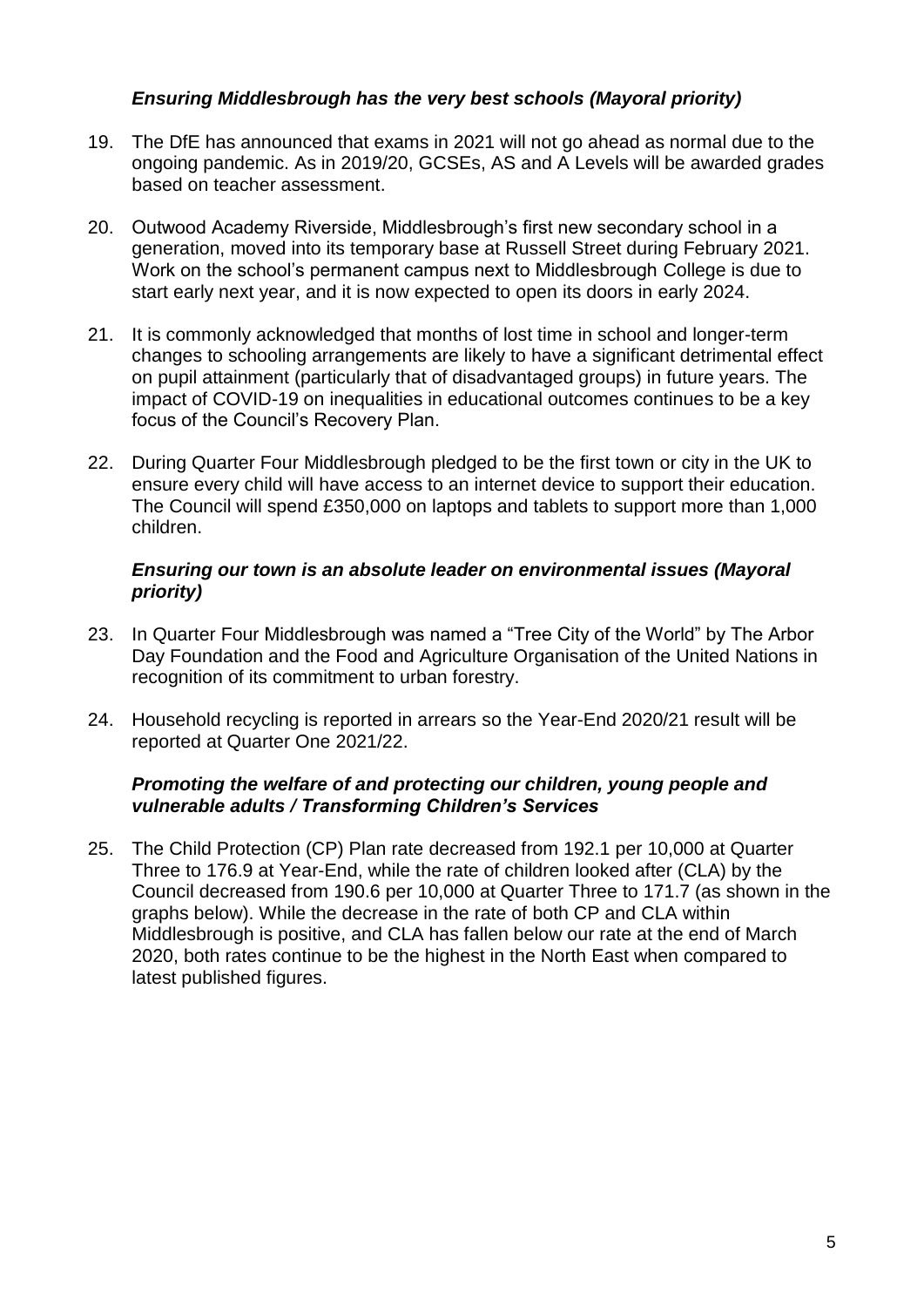

|                             | Mar-20 |     | Apr-20 May-20 Jun-20 Jul-20 Aug-20 Sep-20 Oct-20 Nov-20 Dec-20 Jan-21 Feb-21 Mar-21 |       |     |     |                   |       |     |                   |     |       |       |
|-----------------------------|--------|-----|-------------------------------------------------------------------------------------|-------|-----|-----|-------------------|-------|-----|-------------------|-----|-------|-------|
| Middlesbrough's No. of CPP  | 382    | 440 | 471                                                                                 | 536   | 542 | 567 | 580               | 601   | 637 | 630               | 629 | 602   | 580   |
| Middlesbrough's Rate of CPP |        |     | 116.5 134.2 143.6                                                                   | 163.4 |     |     | 165.3 172.9 176.9 | 183.3 |     | 194.2 192.1 191.8 |     | 183.6 | 176.9 |
|                             |        |     |                                                                                     |       |     |     |                   |       |     |                   |     |       |       |



- 26. Despite the decreasing rates in CP and CLA demand for statutory services remains high in Middlesbrough. Given local issues of deprivation, the low quality of housing in some wards and the high levels of substance misuse, domestic abuse and mental health issues across the town, there will be a higher level of need for statutory services compared to some parts of the Country.
- 27. Benchmarking tools are being used to help understand where Middlesbrough compares to other authorities, and a forecasting model has been developed to help understand Middlesbrough's 'steady state' i.e. at what point it can be said, with all of the above factors in mind, the number of children who would be expected to be seen in Children's social care.
- 28. Middlesbrough still has more cases in social care compared with overall early help numbers, internally and across the partnership. However, as part of ongoing improvement work, thresholds have been realigned and the continuum of need is reflecting the realignment of demand in line with service targets i.e. more children are being worked at an earlier stage in early help and less children at a Child Protection and Looked After threshold.
- 29. Key compliance performance figures continue to improve, with good performance on indicators such as such as contact to referral in 24 hours being maintained, and during in March 2021 visits, supervisions and assessment timescales reached the highest performance in the past 12 months.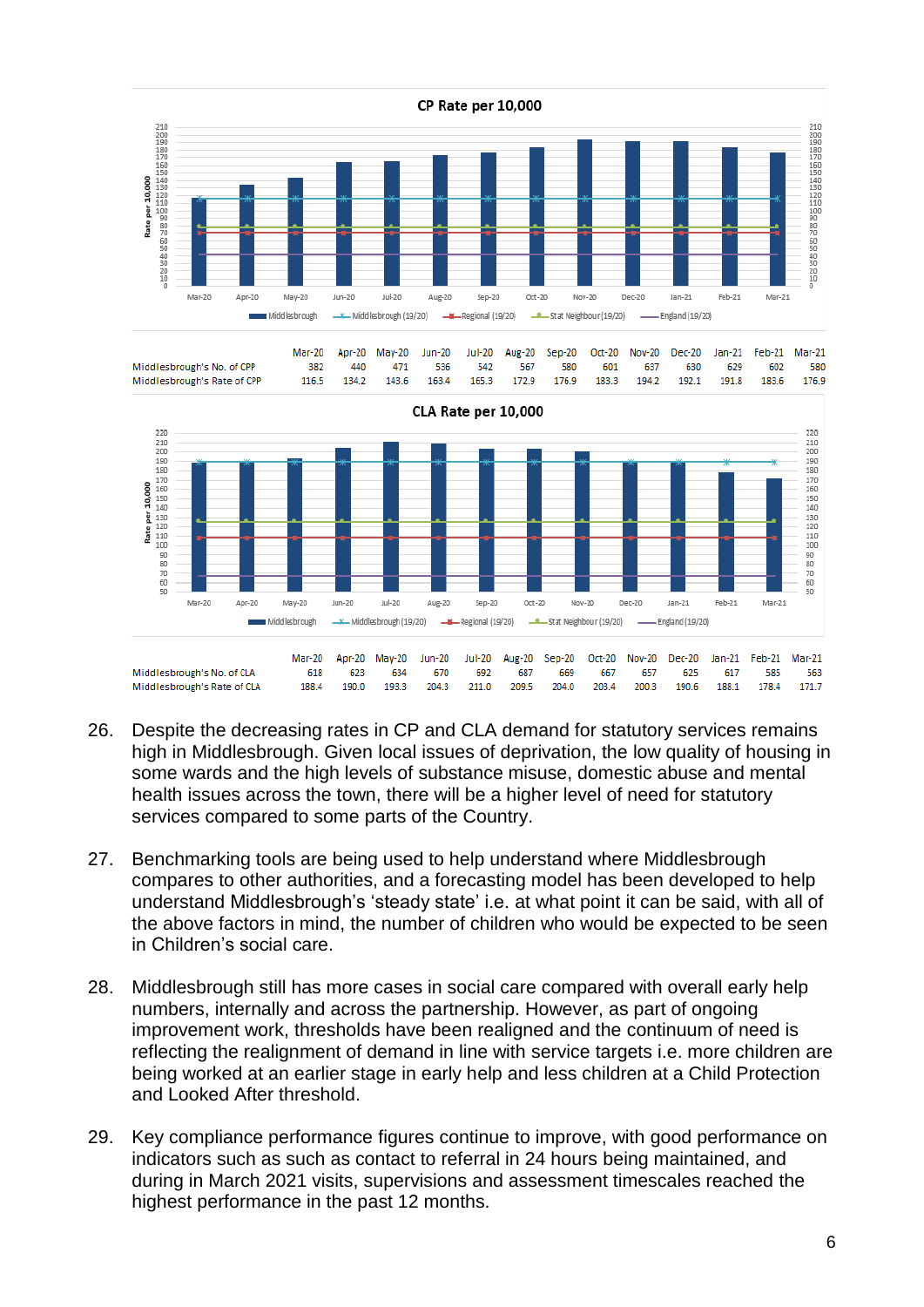30. Incremental target setting has been successful in the Children's Care Directorate's performance clinic. Average caseloads are reducing slightly, and audit compliance has reached 100% in early help and 80% in social care – the highest performance to date. At the end of Quarter Four, 78% of audits were graded as Requires Improvement or better (the targeted level of performance) with 22% Inadequate.

### *Working with communities to improve local health and wellbeing / Joining up health and social care*

- 31. It is clear that COVID-19 will have a negative impact on health inequalities, which are already pronounced within Middlesbrough, particularly around obesity, mental health and substance misuse, and healthy life expectancy.
- 32. As reported during Quarter Two, the Council has developed a health inequalities toolkit to support COVID-19 recovery planning and ensure proper consideration is given to the impact the virus has and will continue to have on groups and individuals and where these impacts might be greater. This toolkit was approved during Quarter Three, and Health Scrutiny has acknowledged it as a key tool for developing inclusive economies. Advanced public health practitioners have been allocated to support each of the recovery work streams in the identification and mitigation of health inequalities as part of recovery. This work has led to some positive engagement on the inequalities agenda, including:
	- incorporating health care infrastructure into town centre design as part of the refreshed Town Centre Strategy, alongside ensuring that local developments take into context the health and care needs of communities; and
	- an invitation for Public Health to join a bid team with Regeneration and Teesside University for research regarding strategic developments in housing and area 'liveability'.
- 33. Community capacity building has been a key element of the Council's 'combination prevention' approach to minimising the spread of COVID-19 infection and the impact of any outbreaks within Middlesbrough.
- 34. In line with this, a grants programme has been implemented to enable grass roots organisations to support vulnerable people, with £366,000 provided to in 24 local organisations and a further £195,000 allocated to mental health and isolation support.
- 35. In addition, a community champions model has been established, with 41 community champions recruited covering a range of targeted groups, and a citizen-led approach to local communications adopted, with 21 grants of up to £5,000 issued to develop tailored messaging around testing, self-isolation and vaccination for targeted groups.
- 36. The Council is continuing to provide support to the health and social care sectors. During Quarter Three it worked closely with the NHS to support hospital discharges as part of efforts to ensure the NHS is not overwhelmed by cases during the current wave of the pandemic. It is also continuing to act as a co-ordinator for PPE supplies for the care sector, and education.
- 37. In addition, during Quarter Four it co-ordinated vaccine access to social care front line staff within the Council and the wider sector, and assisting services in their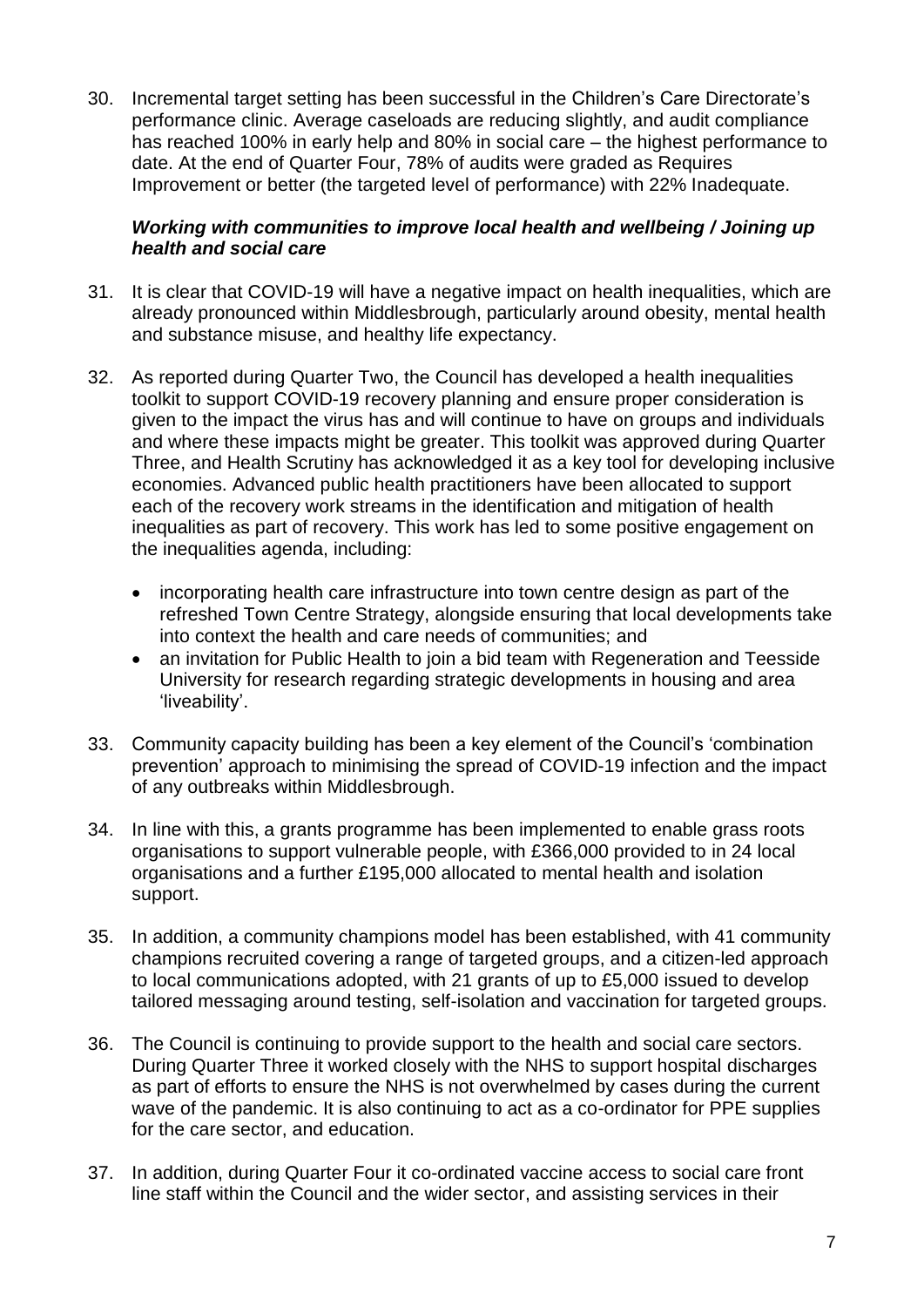roadmap planning for recovery. As at 18 May 2021, 54% of Middlesbrough's adult population had received at least one vaccination, with 34% of the total population being fully vaccinated according to Public Health England data.

### *Working with local communities to redevelop Middlesbrough's disadvantaged estates*

- 38. Locality working is now operating in both localities agreed by the Executive during Quarter Two, with a small number of operational staff physically using the locality hubs and a wider multi-agency team working remotely. A strategic Design and Implementation Group is meeting monthly to oversee the development of action plans based on community-led priorities, with weekly officer meetings also underway.
- 39. Community involvement work has been delayed by the current COVID-19 lockdown, however communication with key community members has enabled locality managers to plan community projects that will resume as soon as restrictions lift. In addition, significant work has taken place in Newport ward linked to 'safer streets' and this is having positive impacts on the area.

### **IIII** Place

### *Transforming our town centre (Mayoral priority)*

40. Town centre footfall decreased by 57% in Quarter Four from Quarter Three (from 2,311,000 to 998,760), driven by Lockdown 3. The continued closure of some premises, national consumer confidence and most particularly the continued absence of the office-based town centre workforce will continue to have an impact on footfall within the town centre, though the easing of lockdown and the re-opening of premises will see performance improve from Quarter One 2021/22.

### *Building more town centre homes – and protecting our green spaces (Mayoral priority)*

- 41. 137 new houses were completed during Quarter Four, increasing performance from 35% to 37.1% of the overall Investment Prospectus target.
- 42. Middlesbrough's £14.1 million allocation from the Future High Streets Fund will help to boost the town's population and create a regional leisure hub. The Council's bid envisaged 650 new town centre homes for around 1,500 residents, with retail space converted to ensure the town has the right mix to attract footfall and spending. Investment will also be channelled to key projects including the old Town Hall, the Captain Cook pub, the new Southlands Centre and Captain Cook Square.

### *Making Middlesbrough look and feel amazing (Mayoral priority)*

43. Street cleanliness improved significantly during 2020/21 with the proportion of sites inspected classed as acceptable increasing to 93%, up from 88.5% in the previous year.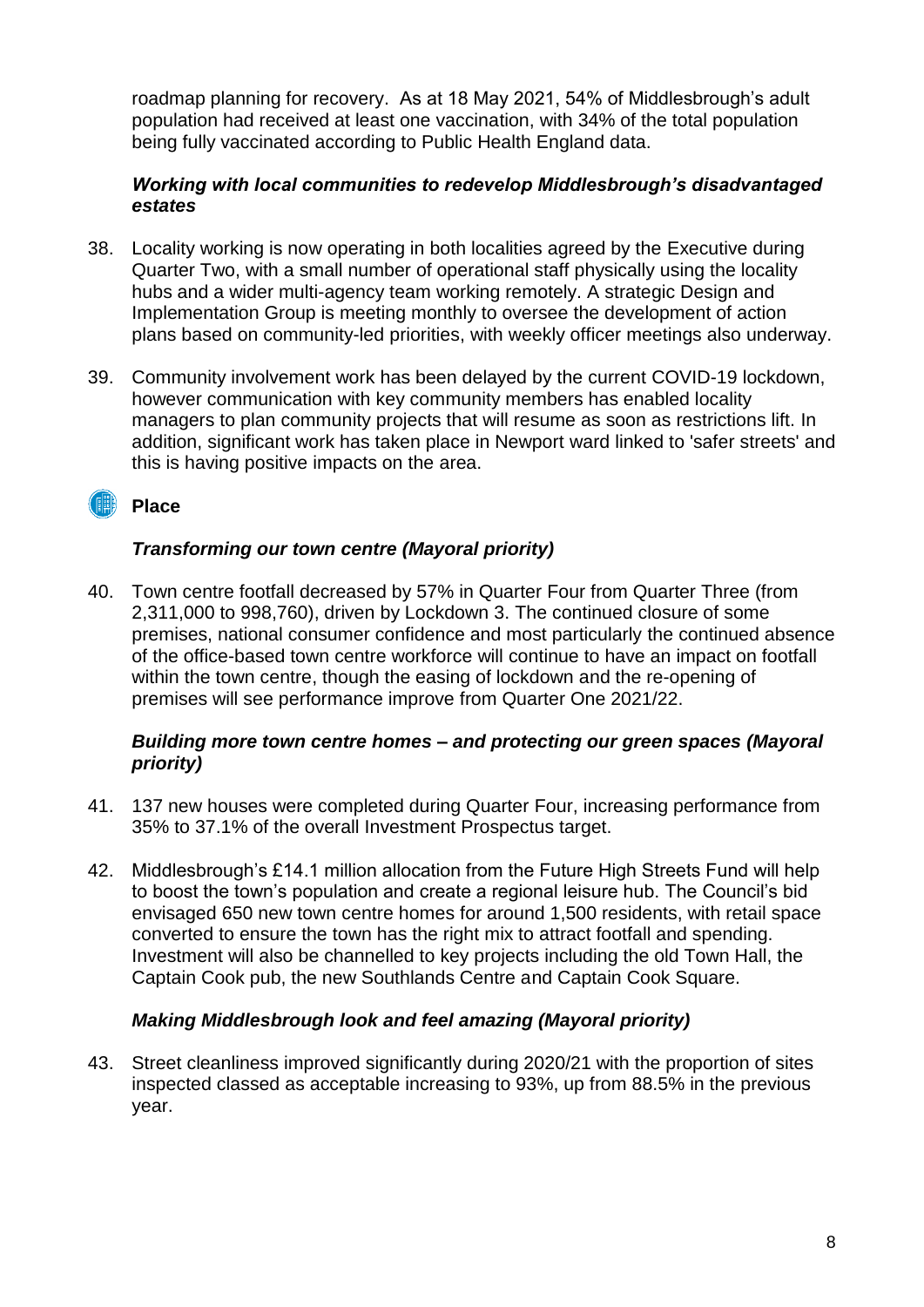### *Implementing our cultural strategy*

44. The Council's performance venues remained closed in Quarter Four in line with COVID-19 restrictions, however following the Government's announcement of a roadmap back to recovery plans are in place for reopening the Town Hall later in 2021. The impact of COVID-19 on the Council's culture ambitions will continue to be a key focus of its Recovery Plan when activity is resumed.

### *Improving Middlesbrough's rail connectivity*

- 45. As reported at Quarter One, a £35m local partnership has been formed to transform Middlesbrough station, with support from train operators. The scheme will deliver more train services to the town, including a direct rail link to London, platform extensions to accommodate longer trains and major customer service improvements.
- 46. The ambitious plan will see Platform 2 extended in anticipation of the direct London service, while the redevelopment of the undercroft will restore the building's distinctive archways, along with a direct pedestrian connection from Zetland Road to the northern entrance on Bridge Street West. Meanwhile funding from Historic England is helping to restore the public realm within Middlesbrough's Historic Quarter, with Zetland Road and Exchange Square set to form one of the key gateways into the town.

### *Developing Middlehaven as a residential, leisure and commercial centre*

- 47. The £2.3 million Boho 8 project the latest element of the hugely successful Boho quarter and the first development within Middlesbrough's Digital City project – was completed in January 2021.
- 48. Plans to build an urban farm in an historic part of Middlesbrough were approved in Quarter Four. The farm will provide a street café and shop selling produce grown on site, and facilitate the creation of jobs for local people.

### **Business**

### *Winning investment and creating jobs (Mayoral priority)*

- 49. Commercial and housing investment in Middlesbrough remains in line with targets, with 54.8% (£342,286,853) of the overall Investment Prospectus targets achieved at the end of the quarter – up from 52.2% (£326,086,853) at the end of Quarter Three. As with previous quarters, the rate of growth remains low given the ongoing pandemic. Areas of investment during the quarter were:
	- Acklam Gardens
	- Bracken Grange
	- Grey Towers Village
	- Ladgate Woods
	- Milan Grove
	- Millbrook Low Gill
	- Roworth Road
- Brookfield Woods
- Brookland Park
- Ashwood Park, Hemlington
- Flats at Hutton Road
- Elderwood Park Phase 1, Hemlington
- Boho 8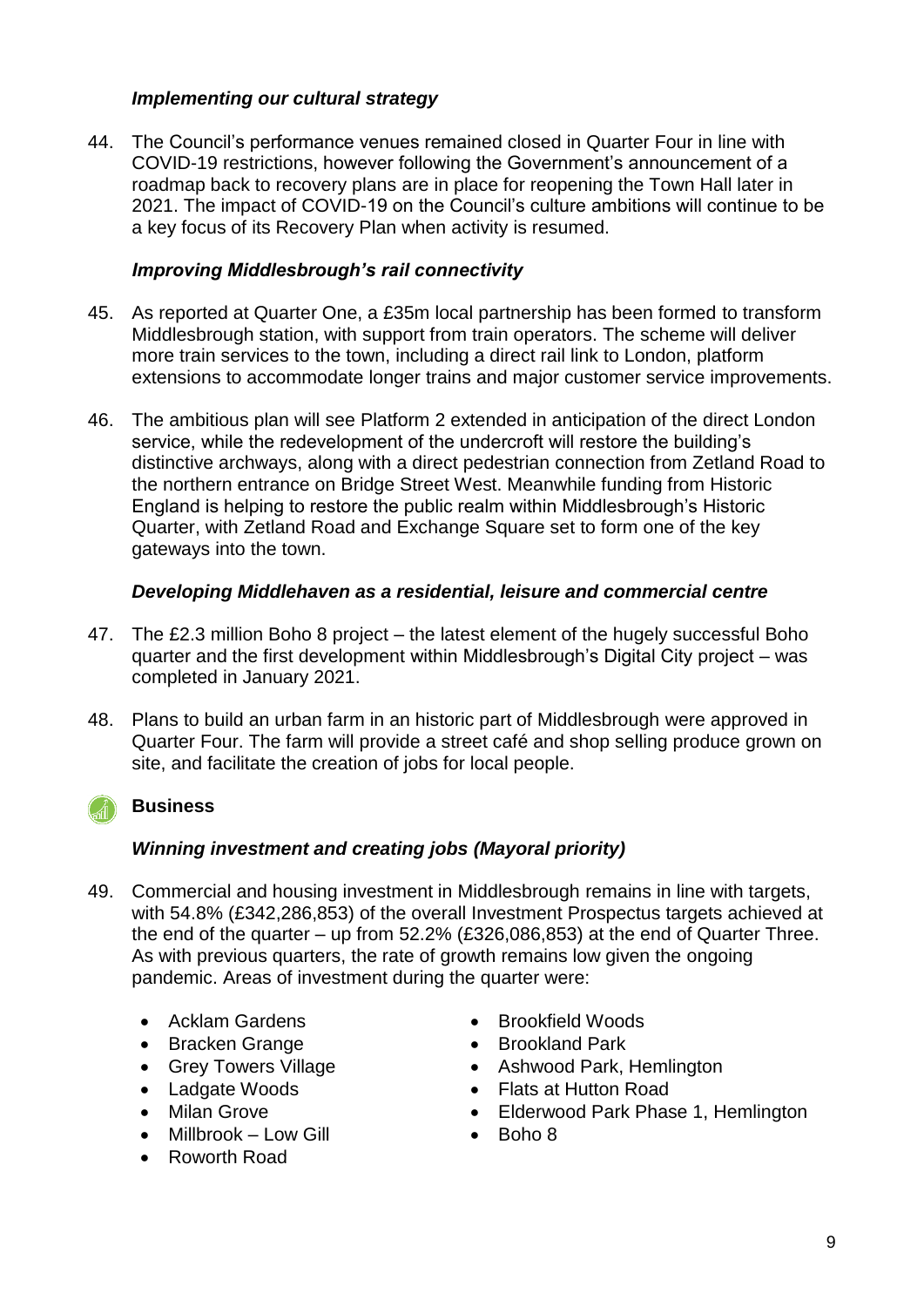- 50. The number of new jobs attributable to the Investment Prospectus increased to 33.3% (1,666 total jobs) of the overall Investment Prospectus target (up from 26.2% / 1,354 jobs at the end of Quarter Three), driven by the new jobs brought by companies moving into Middlesbrough Centre Square offices.
- 51. The overall employment rate for Middlesbrough increased slightly from 64.2% at the end of Quarter Two, to 64.4% at the end of Quarter Three. Data is released a quarter in arrears, so the impact of COVID-19 will not be fully seen in the figures as yet.
- 52. The rise in unemployment as a result of COVID-19 poses a significant risk to living standards – claimant count in Middlesbrough has been steadily rising since December 2020, where it was at 10%, and has increased to 10.5% at the end of Quarter Four – 3.3% higher than the regional average.
- 53. A major focus of the Council's Recovery Plan will therefore be to support those sectors hardest hit by COVID-19, preserving local businesses and jobs, and supporting the unemployed to access jobs.

### *Introducing a new era of transparency and openness (Mayoral priority)*

- 54. During 2020/21, the Council continued to ensure its democratic processes were accessible to the public by broadcasting all formal committee meetings. Following the cessation of regulations to enable remote committee meetings to be held, the Council reverted to in-person meetings from the end of Quarter four.
- 55. Over 1,225 datasets are now available on the Council's Open Data site. The site continues to be refreshed on a weekly basis with additional data added in response to request from residents, members, regulators, and others.

#### *Creating positive perceptions of our town on a national basis (Mayoral priority)*

- 56. A Marketing and Communications Delivery Plan for 2021-23 was finalised during Quarter Four, and is now in place. The delivery plan was presented to the Corporate Management Team and the Ad-Hoc Scrutiny Panel during Quarter Four for their views.
- 57. Alongside priority work relating to COVID-19, the Marketing and Communications team continued to concentrate on media activity linked to the Council's strategic priorities.

#### *Developing and delivering balanced budgets every year*

- 58. The Council's year end revenue outturn position for 2020/21 for non-COVID-19 elements is an underspend of £355,000 assuming that proposed transfers of £438,000 of the Public Health Grant underspend to a Public Health reserves and £1,598,000 of the Adult Social Care underspend to an Adult Social Care COVID Recovery Reserve, in order to help to mitigate future costs arising from COVID-19 in these areas, are approved by Executive.
- 59. There has been a financial pressure due to COVID-19 of £416,000 in 2020/21. On 2 September 2020 the Council approved the use of the General Fund Reserve to fund any overspend in 2020/21, with £4.928m being transferred from the Investment Fund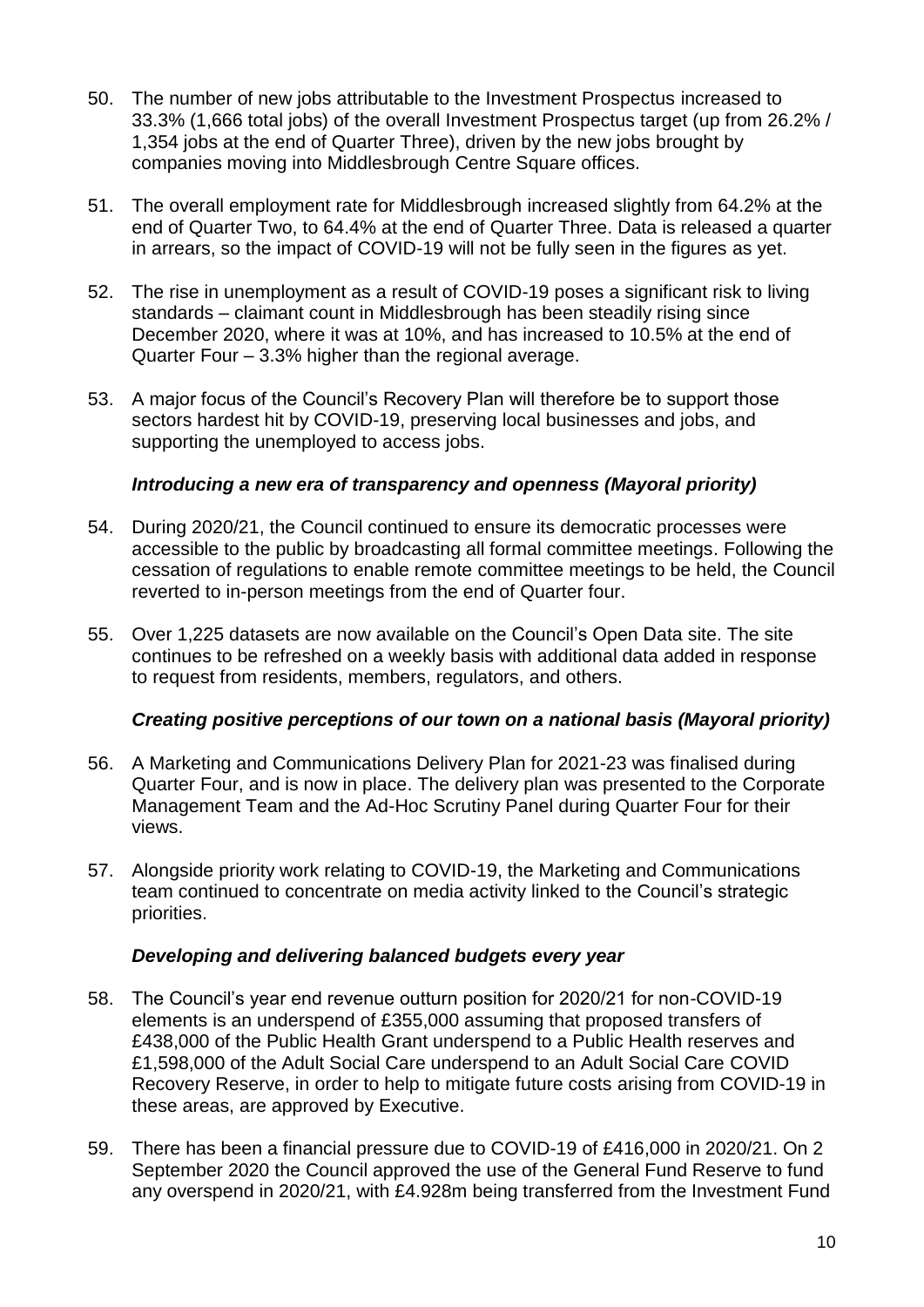Contingency Reserve to the General Fund Reserve to fund this. It is now proposed that the remaining £4.512m funding set aside for this in the General Fund is transferred to a separate Reserve to cover potential costs arising from the COVID-19 recovery in 2021/22 and future years.

- 60. The final 2020/21 capital budget outturn at year-end is £42.078m. An updated Investment Strategy for the period to the end of 2023/24 is presented to this meeting of the Executive.
- 61. The Council's spending with local businesses reduced further below target in Quarter Four to 26% of overall expenditure, largely as a result of the ongoing pandemic. The 'Buy Boro' campaign continued to be promoted in the quarter to protect and promote Middlesbrough's small businesses through the COVID-19 outbreak and beyond.
- 62. The number of customer transactions undertaken online during Quarter Four was 12% higher than Quarter Three at 295,000, largely driven by residents booking a slot at the Household Waste Recycling Centre. Numbers for the entirety of 2020/21 are cumulatively 52% over the target for the year.

#### *Making sure our management practices compare with those of the best*

- 63. As previously reported, during Quarter Three the Council's External Auditors, EY, provided their assessment of the Council to Corporate Affairs and Audit Committee. They issued an unqualified opinion on the financial statements made by the Council. However, their Value for Money opinion was qualified on the grounds they were 'unable to conclude that the Council had proper arrangements in place to ensure it took properly informed decisions and deployed resources to achieve planned and sustainable outcomes for taxpayers and local people within its children's social care services during 2019/20 given the significant findings raised by the Ofsted inspection published in January 2020'.
- 64. The Council is addressing these matters through the Children's Services Improvement Plan, as outlined within this report. A progress inspection will be undertaken by OFSTED during Quarter One 2021/22 and the outcome reported to members thereafter.

#### *Becoming recognised as a good employer*

- 65. Employee sickness absence decreased from an average of 4.7% of working time at the end of Quarter Three to an average of 4.4% during Quarter Four. At the same point in 2019/20 lost working time stood at 4.3%.
- 66. The Council continues to support its workforce through the pandemic through the provision and effective utilisation of remote working technologies and a range of individual support initiatives, including face-to-face counselling. While under current restrictions employees must work at home wherever possible, an exceptions process is in place to allow employees access to office space in view of their household or personal circumstances, subject to a robust managerial risk assessment.
- 67. Taking into account illness from COVID-19, the 2021/22 sickness absence figures strongly suggest enabling home working has had a positive impact on employee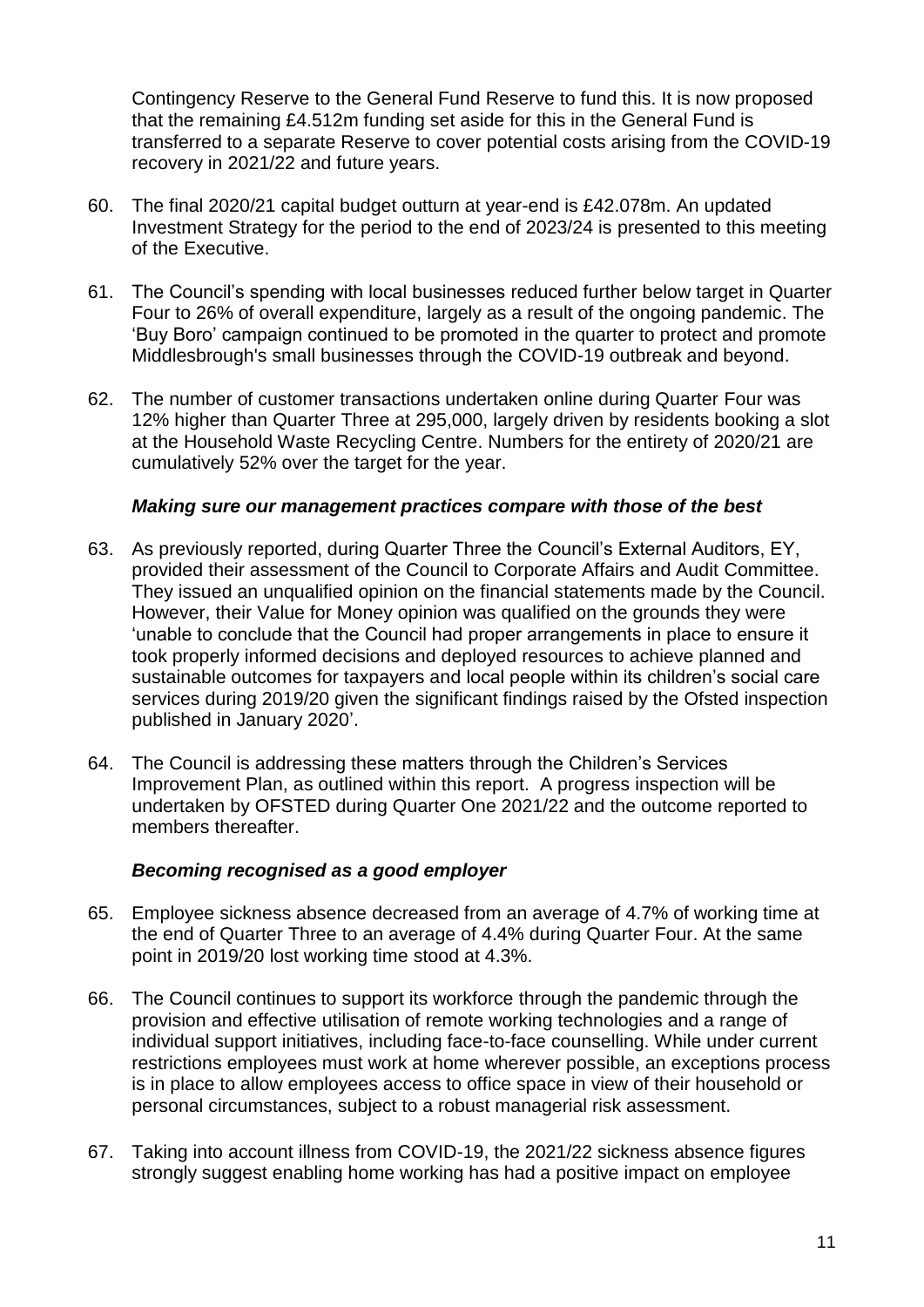health and wellbeing overall, and this will inform the Council's future working arrangements.

### **What decisions are being asked for?**

- 68. That the Overview & Scrutiny Board notes progress in implementing the Council's Strategic Plan 2020-23 at Year-End 2020/21 and the ongoing impact of COVID-19.
- 69. That the Overview & Scrutiny Board notes the proposed changes and amendments to COVID-19 Recovery Action Plans following Lockdown 3 (Appendix 1).
- 70. That in light of the position outlined in the report, the Overview & Scrutiny Board notes the Council's updated Strategic Risk Register at Appendix 2.
- 71. That the Overview & Scrutiny Board notes that future quarterly updates will report progress on the revised Strategic Plan for 2021-24, approved by Council in February 2021, and that COVID-19 Recovery activity will be subsumed with the workplan underpinning the revised Strategic Plan, approved by the Executive on 27 May 2021.

### **Why is this being recommended?**

72. To enable the effective management of performance and risk in line with the Council's Local Code of Corporate Governance.

### **Other potential decisions and why these have not been recommended**

73. Not applicable.

### **Impact(s) of recommended decision(s)**

#### **Legal**

74. The proposed recommendations are consistent with and will promote the achievement of the Council's legal duty to achieve Best Value.

### **Financial**

75. There are financial implications relating to some performance issues and COVID-19 recovery activity outlined in this report. These are summarised in the Revenue and Capital Budget / Final Outturn Position at Year-End 2020/21 report considered by the Overview & Scrutiny at this meeting.

### **Policy framework**

76. The Strategic Plan and associated budgets form part of the Council's Policy Framework.

### **Equality and diversity**

77. As reported to Council in January 2020, no negative differential impact on diverse groups and communities is anticipated from the direction of travel set out in the Strategic Plan 2020-23.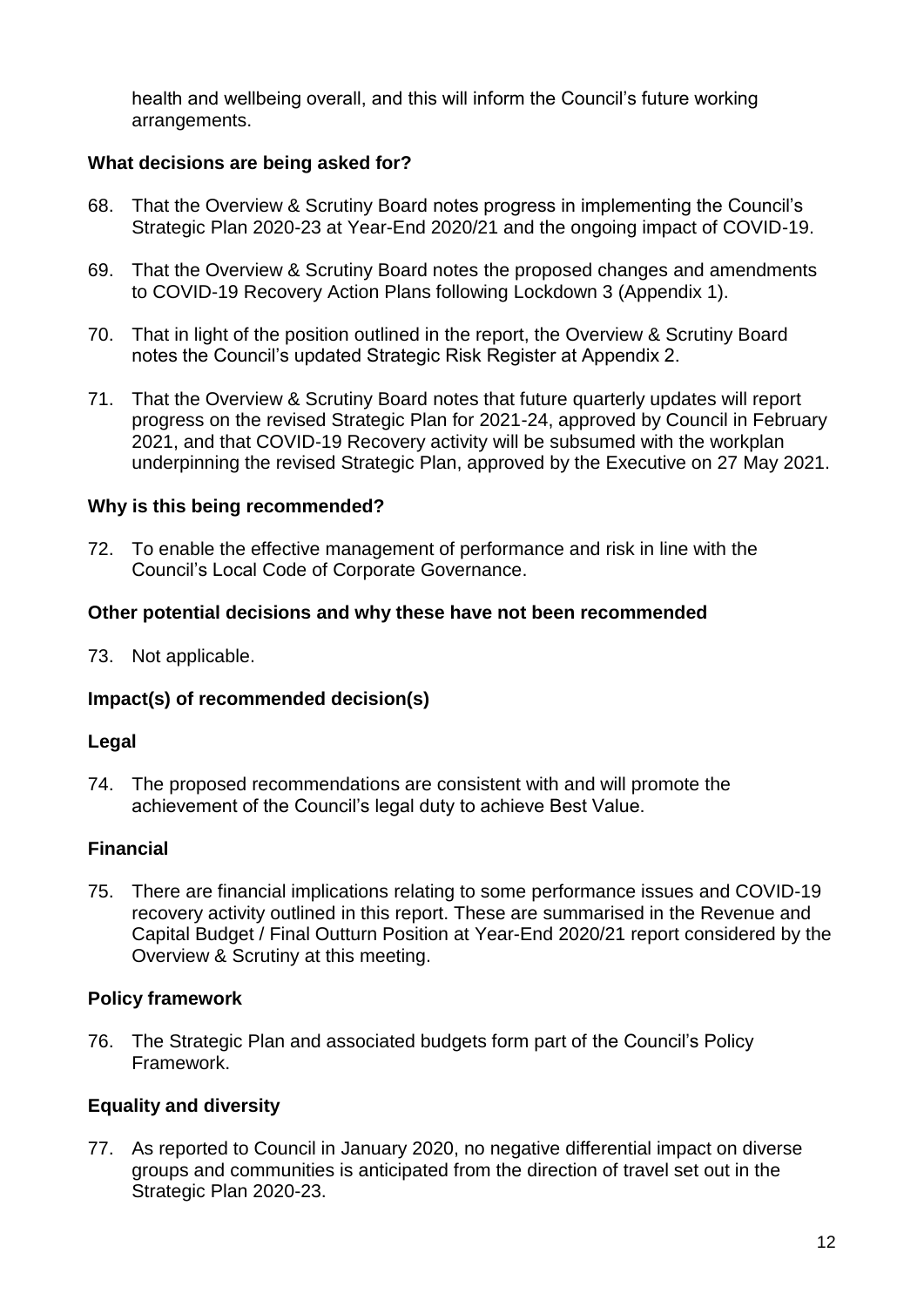78. As reported to the Executive in June 2020, no negative differential impacts on diverse groups and communities within Middlesbrough are anticipated from the delivery of activity set out within the COVID-19 Recovery Plan, which in part aims to address the assumed increase in local inequalities in income, health, educational attainment and other areas arising from COVID-19.

### **Risk**

- 79. In line with the Council's Risk and Opportunity Management Policy, the corporate Strategic Risk Register (SRR) was reviewed in the quarter.
- 80. At Year-End 2020/21, the total number of risks on the SRR remained at 35 (19 red, 15 Amber and one green) with some movement. The SRR is summarised at Appendix 2.
- 81. One risk has been closed completely:
	- Partners' funding issues impacting on joint services this risk was closed as the context has changed significantly in light of ICS development and NHS restructuring.
- 82. One new risk was added to the SRR during Quarter Four:
	- Failure of Boho X to deliver anticipated benefits and financial returns to Middlesbrough – the inclusion of this risk reflects the continuation of existing good practice in individually assessing and reporting the risks around large scale investment projects, with the current scoring reflecting the early stage of the project. The project is progressing well (planning permission is in place and a start on site is programmed for this autumn) and it is being managed through the formal, established processes. The impact of external factors on the project such as volatile construction pricing, third party performance and the attraction of appropriate tenants do however influence the risk profile, and need managing closely.
- 83. The severity of two existing strategic risks increased during Quarter Four:
	- future contract costs for waste disposal are likely to rise significantly in the longer term, impacting on future MTFPs; and
	- there is some risk around the sufficiency of Year 7 school places in the mediumterm.
- 84. The latter risk was scored upwards to reflect initial notification from the Department for Education (DfE) of a potential delay in the scheduled completion of Outwood Academy Riverside, which the DfE has advised may now be January 2024, rather than summer 2023 as originally planned. This potential delay could result in a shortfall in school places for the September 2023 intake. However, the Council is working with DfE to mitigate any delay and plan for any extra spaces that may be required.
- 85. There is no potential shortfall in places for September 2021 and the potential shortfall in places for September 2022 has been mitigated by actions undertaken by the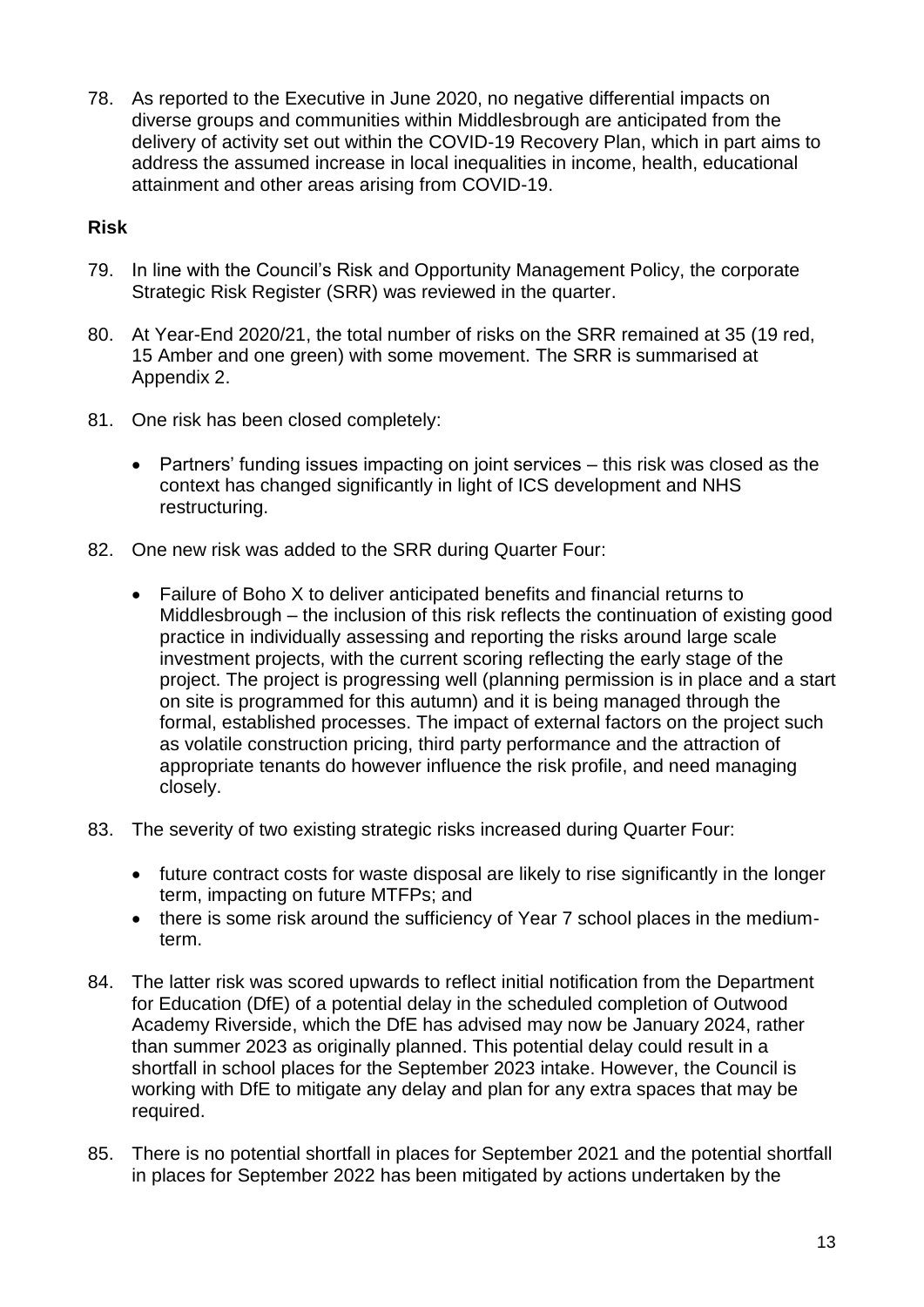Council, in particular approval by the Executive on 24 May 2021 of £2.3m capital investment at Kings Academy to create 128 addition places.

- 86. The severity of six existing strategic risks reduced during Quarter Four:
	- high residential voids in Middlesbrough and the impact of sales values on the Council;
	- impact of external factors such as exiting in the European Union and COVID-19 on local development and Middlesbrough's economy;
	- failure to adhere to corporate procurement policies;
	- failure to comply with statutory duties;
	- failure to adapt service delivery to COVID-19 Secure guidelines; and
	- failure of employees, volunteers, and others to complete data protection training in turn causing breaches of data protection legislation.
- 87. Strategic risks will be subject to a fundamental review during Quarter One to reflect revisions to the Council's strategic priorities outlined in the Strategic Plan 2021-24.

### **Actions to be taken to implement the decision(s)**

88. Mitigating activity set out in the main body of the report will continue to be applied by Directorates as stated.

### **Appendices**

- 1 Summary of proposed changes and amendments to Recovery Action Plans
- 2 Summary Strategic Risk Register at Year-End 2020/21

### **Background papers**

| 15/01/20        | Council          | Priorities of the Elected Mayor and Strategic Plan 2020-2023 |
|-----------------|------------------|--------------------------------------------------------------|
| 18/02/20        | <b>Executive</b> | Strategic Plan 2019-22 - Progress at Quarter Three 2019/20   |
| 16/06/20        | Executive        | Strategic Plan 2020-23 - Progress at Year-end 2019/20        |
| 16/06/20        | <b>Executive</b> | COVID-19: the Council's response and Recovery Plan           |
| 18/08/20        | Executive        | Revenue and Capital Budget / Projected Outturn Position at   |
|                 |                  | Quarter One 2020/21                                          |
| 18/8/20         | <b>Executive</b> | Strategic Plan 2020-23 - Progress at Quarter One 2020/21     |
| 24/11/20        | Executive        | Strategic Plan 2020-23 - Progress at Quarter Two 2020/21     |
| 24/11/20        | <b>Executive</b> | Revised approach to COVID19 Recovery                         |
| 16/02/21        | <b>Executive</b> | Strategic Plan 2020-23 - Progress at Quarter Three 2020/21   |
|                 |                  |                                                              |
| <b>Contact:</b> |                  | Paul Stephens, Head of Strategy, Information and Governance  |
|                 |                  | Gemma Cooper, Strategy Delivery Manager                      |
|                 |                  |                                                              |
| Email:          |                  | paul_stephens@middlesbrough.gov.uk                           |

[gemma\\_cooper@middlesbrough.gov.uk](mailto:gemma_cooper@middlesbrough.gov.uk)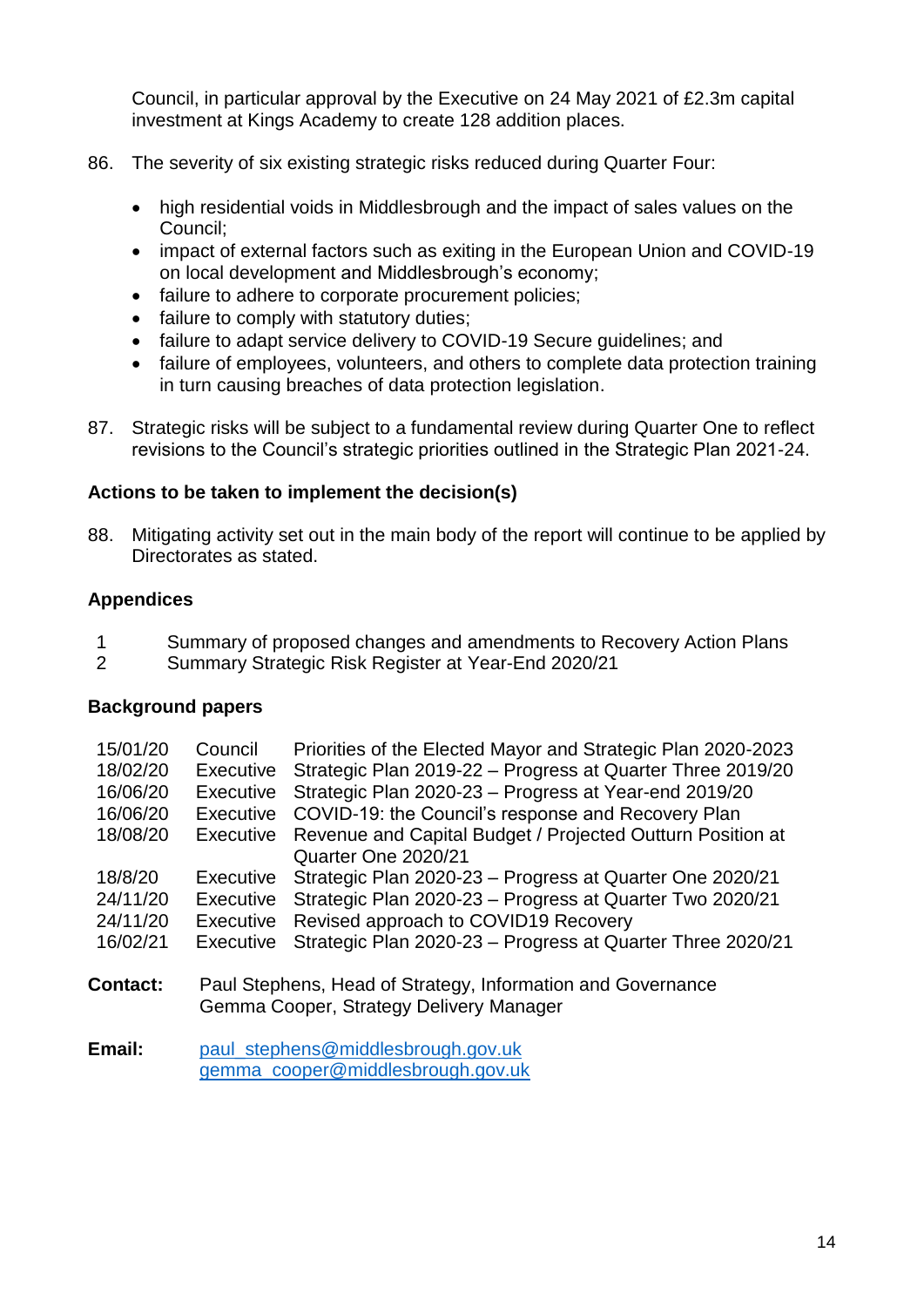# **Appendix 1: Summary of proposed changes and amendments to Recovery Action Plans**

| Recovery workstream                   | <b>Action</b>                                                                                                                                                                                  | Milestone ref.                                                                                                                                                                                                                                                                                                                    | Change required / proposed                                                                                                                                                                                                           | <b>Decision maker</b>                         |
|---------------------------------------|------------------------------------------------------------------------------------------------------------------------------------------------------------------------------------------------|-----------------------------------------------------------------------------------------------------------------------------------------------------------------------------------------------------------------------------------------------------------------------------------------------------------------------------------|--------------------------------------------------------------------------------------------------------------------------------------------------------------------------------------------------------------------------------------|-----------------------------------------------|
| Business, Economy and Town Centre     | Increase town centre commercial<br>property occupancy rates to 85%<br>(69.7%) of pre-COVID levels                                                                                              | BE02.02: Undertake survey to<br>identify occupancy % levels                                                                                                                                                                                                                                                                       | End date to slip from April to May<br>2021                                                                                                                                                                                           | <b>Chief Executive</b><br>In-quarter movement |
| <b>Environment and Infrastructure</b> | Undertake a review of the longer-<br>term effects / impact of COVID on<br>community cohesion                                                                                                   | EI01.01: Undertake survey to<br>understand COVID19 related impact<br>on community cohesion<br>EI01.02: Produce action plan based<br>on survey to Executive to inform<br>further Recovery approach<br>EI01.03: Establish monitoring<br>arrangements to undertake activity to<br>address / mitigate impact on<br>community cohesion | End date slippage from June to<br>September 2021<br>Date slippage from June - August<br>2021 to September - November<br>2021<br>Date slippage from September -<br>October 2021 to November 2021 -<br>January 2022                    |                                               |
| Health and Wellbeing                  | Co-produce and deliver a<br>Middlesbrough Health and Wellbeing<br>Recovery Plan to address the impact<br>of COVID-19 on health inequalities<br>and relative targeted support by<br>August 2023 | HW02.01: Work with key partners to<br>confirm delivery arrangements and<br>associated plans for key areas of<br>focus identified within the<br>overarching Middlesbrough Health<br>and Wellbeing Recovery Plan, to<br>establish deliverables / outcomes                                                                           | End date slippage from March to<br>May 2021                                                                                                                                                                                          | Executive<br>Outside of in-quarter movement   |
| <b>Adult Social Care</b>              | Develop and maintain appropriate<br>support provision for informal carers,<br>by June 2021                                                                                                     | AS04.02: Delivery of training<br>package for assessors<br>AS04.03: Review and audit impact of<br>training delivered<br>AS04.04: Practice audit of carer<br>needs to undertake review of carer<br>support services                                                                                                                 | Action title references June 2021<br>and milestones to be amended<br>accordingly:<br>End date slippage from January to<br>May 2021<br>End date slippage from February to<br>June 2021<br>End date slippage from June to July<br>2021 | Executive<br>Outside of in-quarter movement   |
| <b>Education and Skills</b>           | Support all Middlesbrough schools<br>following spikes / outbreaks, ensuring<br>all vulnerable children have<br>continued access to education by<br>December 2021                               | ES02.06: Develop effective and<br>accessible holiday enrichment<br>activity in both the Easter and<br>Summer school holiday periods<br>ES02.07: Implement the Vulnerable<br>Children's Attendance Project to<br>contribute to improved school<br>attendance of the most vulnerable<br>children                                    | 2 new milestones added to reference<br>learning / impact of lockdowns.                                                                                                                                                               | <b>Chief Executive</b>                        |
| <b>Education and Skills</b>           | Provide opportunities and training to<br>support people to move in to work<br>and further training by March 2022                                                                               | ES03.04: Secure Adult Learning<br>Funding for the academic year 21/22<br>to deliver adult education and training<br>for Middlesbrough residents                                                                                                                                                                                   | New milestone added to reference<br>learning / impact of lockdowns.                                                                                                                                                                  | <b>Chief Executive</b>                        |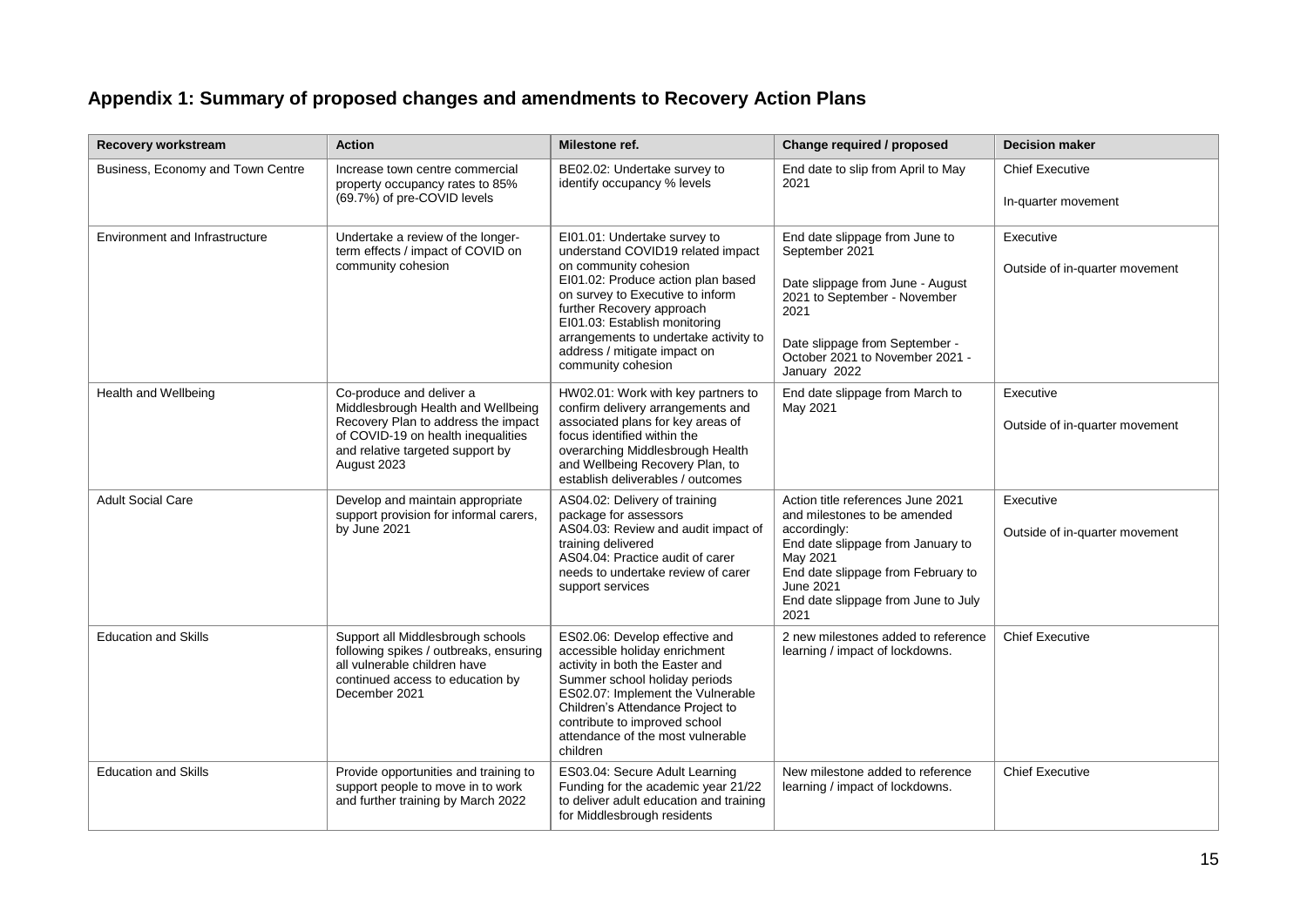| Recovery workstream                    | <b>Action</b>                                                                                                                                                                                            | Milestone ref.                                                                                                                                                                                                                                                                                                                                                                                                                                                                                    | Change required / proposed                                                      | <b>Decision maker</b>                       |
|----------------------------------------|----------------------------------------------------------------------------------------------------------------------------------------------------------------------------------------------------------|---------------------------------------------------------------------------------------------------------------------------------------------------------------------------------------------------------------------------------------------------------------------------------------------------------------------------------------------------------------------------------------------------------------------------------------------------------------------------------------------------|---------------------------------------------------------------------------------|---------------------------------------------|
| Children's Care                        | Increase the number of early<br>interventions where domestic abuse<br>is factor, in response to the upsurge<br>in rates of domestic abuse, as a<br>result of COVID-19                                    | CC01.01: Through analysis of the<br>drivers for demand impacted by<br>COVID 19, create a baseline,<br>forecast model and targets to<br>increase early interventions in<br>relation to domestic abuse.<br>CC01.02: Through development and<br>implementation of the Early Help and<br>Prevention Strategy, support a<br>targeted offer for more families<br>impacted by domestic abuse prior to<br>risk escalation, including<br>development of the referral pathway<br>and training for partners. | End date slippage on both from<br>March to September 2021                       | Executive<br>Outside of in-quarter movement |
| Children's Care                        | Increase Early Help assessments<br>across Newport and North Ormesby<br>to mitigate increased levels of<br>deprivation, unemployment and<br>crime in Newport and North Ormesby<br>as a result of COVID-19 | CC02.03: Establish plan and<br>approach to increase the proportion<br>of Early Help assessments in<br>Newport and North Ormesby to 6%<br>with a view to mitigate impact of<br>COVID-19.<br>CC02.04: Establish a monitoring<br>process to track early help<br>assessments within Newport and<br>North Ormesby to analyse<br>effectiveness of early intervention                                                                                                                                    | End date slippage on both from<br>February to July 2021                         | Executive<br>Outside of in-quarter movement |
| Children's Care                        | Resume service plans impacted by<br>COVID-19 to support children in<br>remaining with their families e.g.<br>futures for families and family group<br>conferencing                                       | CC04.02: Review and ensure<br>alternative ways of delivery are in<br>place to support the delivery of family<br>group conferencing                                                                                                                                                                                                                                                                                                                                                                | End date slippage from March to<br>September 2021                               | Executive<br>Outside of in-quarter movement |
| <b>Council Services and Priorities</b> | Agree a revised approach to<br>community engagement through<br>agreement of a 'Middlesbrough<br>Community approach' by March 2021                                                                        | All                                                                                                                                                                                                                                                                                                                                                                                                                                                                                               | Action monitored within SP<br>workplan.<br>Seeking approval to remove entirely. | Executive                                   |
| <b>Council Services and Priorities</b> | To effectively enable all staff to work<br>from the office environment for a<br>proportion of time, by March 2021                                                                                        | All                                                                                                                                                                                                                                                                                                                                                                                                                                                                                               | Action monitored within SP<br>workplan.<br>Seeking approval to remove entirely. | Executive                                   |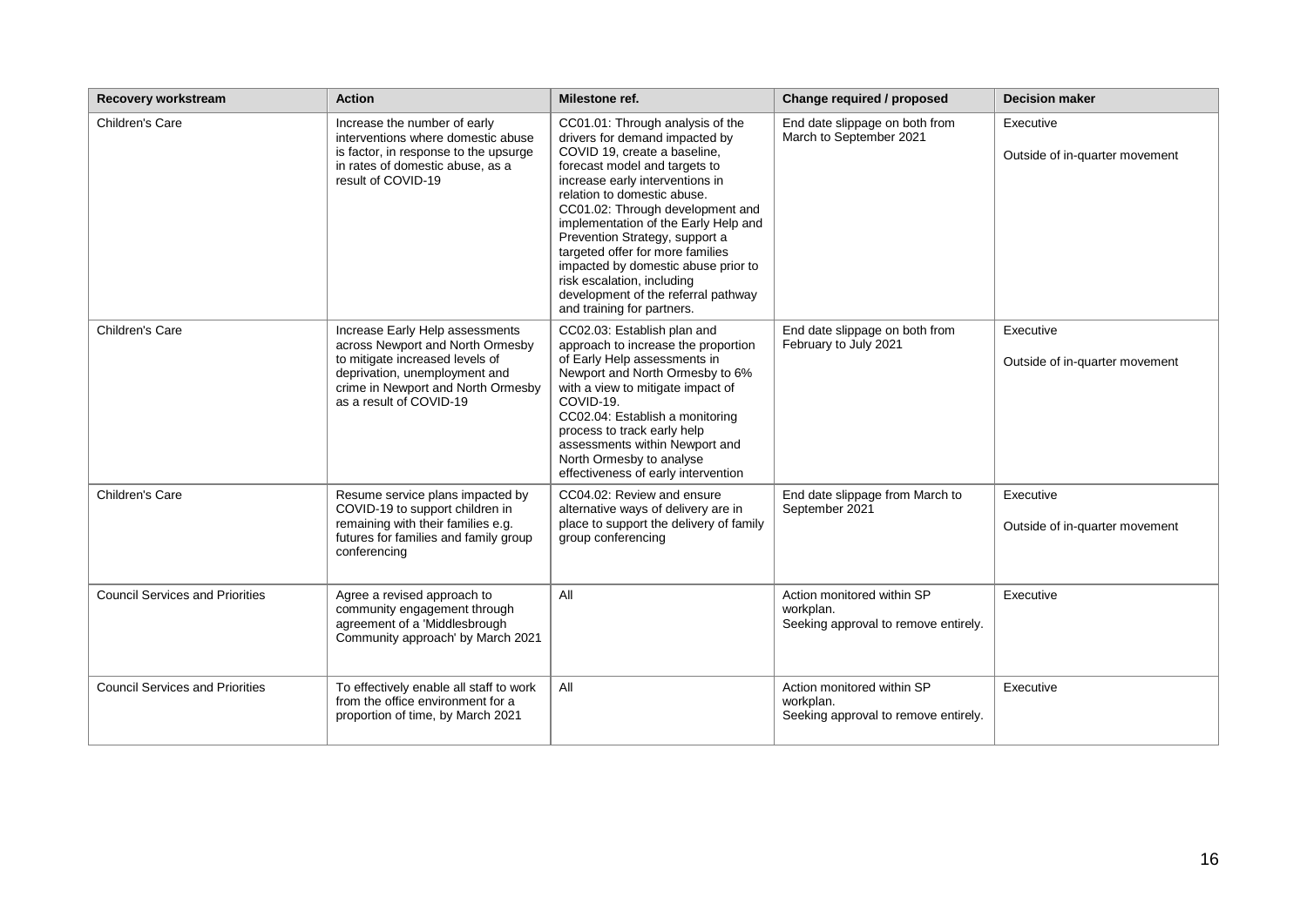| Recovery workstream                    | <b>Action</b>                                                                                                                                                                                | Milestone ref.                                                                                                                                                                                                                        | Change required / proposed                                                                                        | <b>Decision maker</b>                       |
|----------------------------------------|----------------------------------------------------------------------------------------------------------------------------------------------------------------------------------------------|---------------------------------------------------------------------------------------------------------------------------------------------------------------------------------------------------------------------------------------|-------------------------------------------------------------------------------------------------------------------|---------------------------------------------|
| <b>Council Services and Priorities</b> | Key Council plans (MTFP, Strategic<br>Plan, Business Continuity,<br>Operations Strategy, etc.) will reflect<br>the impact of COVID, to support<br>Recovery / new normal, by<br>December 2020 | CS04.03: Review organisational<br>needs in relation to plans for<br>Customer, Digital, ICT,<br>Communications, Accommodation<br>and service delivery models,<br>ensuring they support the new<br>normal for agile working, post-COVID | Action title references December<br>2020 / mid-Lockdown 2 and 3.<br>End date slippage from March to<br>June 2021. | Executive<br>Outside of in-quarter movement |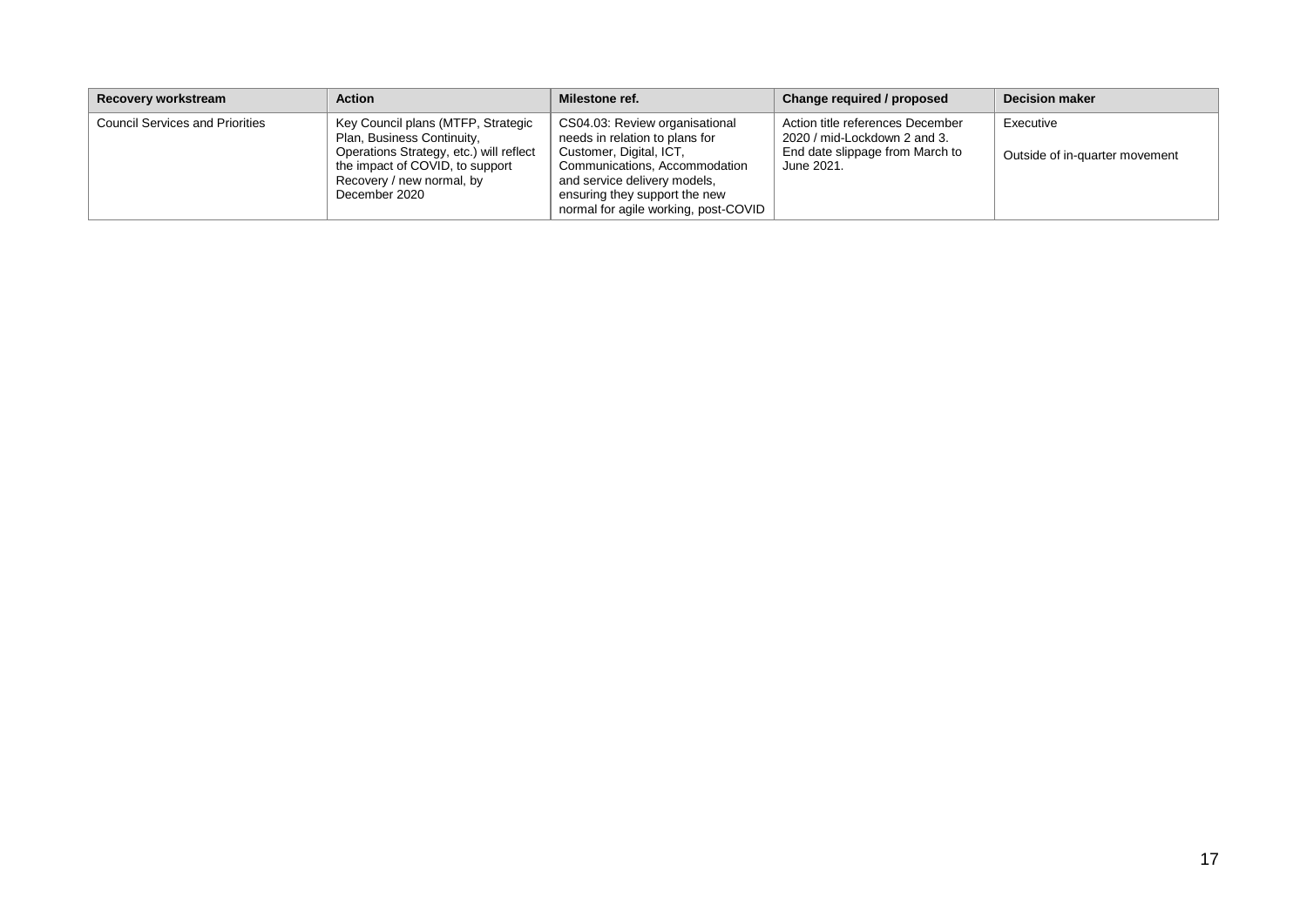### **Appendix 2: Summary Strategic Risk Register at Year-End 2020/21**

The table below sets out high and medium risks to the achievement of the Council's strategic priorities at Year-End 2020/21 in order of severity, with impacts ranging from insignificant to extreme, and likelihood ranging from rare to almost certain to happen.

In line with its Risk and Opportunity Management Policy, the Council aims (where possible) to manage down High risks to the lowest practicable level immediately and Medium risks to the lowest practicable level within three months.

| <b>Risk</b><br>Level | <b>Risk</b>                                                                                                                                                                                                | Likelihood | Impact  | <b>Trend</b>               |
|----------------------|------------------------------------------------------------------------------------------------------------------------------------------------------------------------------------------------------------|------------|---------|----------------------------|
| High                 | Failure to control expenditure within Children's Services (MFTP<br>pressure).                                                                                                                              | Likely     | Extreme | ❸                          |
| High                 | Failure to achieve full reimbursement from Government for costs<br>incurred in responding to COVID-19 to date and risks of further<br>costs being incurred as a result of local outbreaks (MTFP pressure). | Possible   | Extreme | ☺                          |
| High                 | Insufficient funding to meet increased expenditure that might be<br>incurred from increased demand as a result of COVID-19 (MTFP<br>pressure).                                                             | Possible   | Extreme | Э                          |
| High                 | Retail market distress impacting Middlesbrough town centre.                                                                                                                                                | Likely     | Major   | Э                          |
| High                 | Breach of data rights due to untimely response to information<br>requests.                                                                                                                                 | Likely     | Major   | ❸                          |
| High                 | Inadequate safeguarding practices lead to children and young<br>people being at risk.                                                                                                                      | Likely     | Major   | ⊖                          |
| High                 | Failure of Boho X to deliver anticipated benefits and financial<br>returns.                                                                                                                                | Possible   | Major   | <b>NEW</b>                 |
| High                 | High residential voids / low sale values within Middlesbrough.                                                                                                                                             | Possible   | Major   | $\bigcirc$                 |
| High                 | UK / EU Trade and Security Deal adversely affecting Council<br>operations.                                                                                                                                 | Possible   | Major   | ⊖                          |
| High                 | Historical investigations requiring changes to social work practice.                                                                                                                                       | Possible   | Major   | ❸                          |
| High                 | Inaccurate MTFP resulting in funding gap requiring further savings.                                                                                                                                        | Possible   | Major   | ❸                          |
| High                 | Children impacted by social care transformation.                                                                                                                                                           | Possible   | Major   | ❸                          |
| High                 | New historic child abuse claims.                                                                                                                                                                           | Possible   | Major   |                            |
| High                 | Failure to maintain adequate corporate governance.                                                                                                                                                         | Possible   | Major   | Э                          |
| High                 | Failure to align operations and culture within strategic objectives.                                                                                                                                       | Possible   | Major   | $\bm{\Theta}$              |
| High                 | Decline in new housebuilding impact on Council income.                                                                                                                                                     | Possible   | Major   | $\bm \Theta$               |
| High                 | External factors (e.g. Brexit, COVID-19) impacting Middlesbrough's<br>economy.                                                                                                                             | Possible   | Major   | $\bigcirc \hspace{-1.2mm}$ |